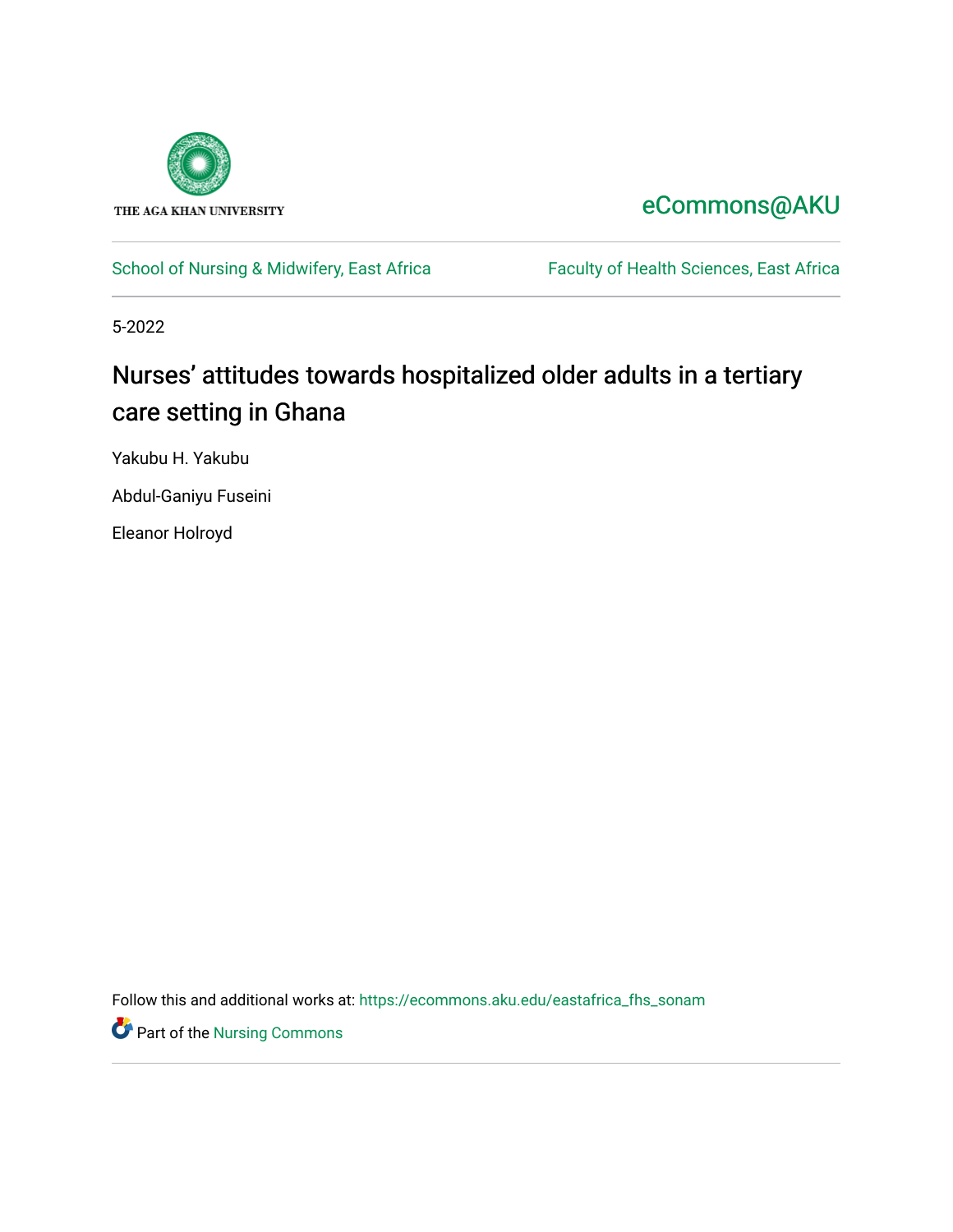**RESEARCH ARTICLE**

**NursingOpen** 

**WILEY** 

# **Nurses' attitudes towards hospitalized older adults in a tertiary care setting in Ghana**

**Yakubu H. Yakubu[1](#page-1-0)** | **Abdul-Ganiyu Fuseini[2](#page-1-1)** | **Eleanor Holroyd[3,4](#page-1-2)**

<span id="page-1-0"></span>1 Tamale Teaching Hospital, Intensive Care Unit Ghana, School of Clinical Sciences, Department of Nursing, Auckland University of Technology, Auckland, New Zealand

<span id="page-1-1"></span>2 Nursing and Midwifery School, Deakin University, Burwood, Victoria, Australia

<span id="page-1-2"></span><sup>3</sup>School of Clinical Sciences, Auckland University of Technology, Auckland, New Zealand

4 Nursing Research Capacity Development, Aga Khan University-Tanzania, Dar es Salaam, Uganda

#### **Correspondence**

Yakubu H. Yakubu, Tamale Teaching Hospital, Intensive Care Unit Ghana, School of Clinical Sciences, Department of Nursing, Auckland University of Technology, Auckland, New Zealand. Email:[kubuhabi2002@gmail.com](mailto:kubuhabi2002@gmail.com)

## **Abstract**

**Introduction:** The increasing population of older adults and rapid increases in comorbidities globally has necessitated the need for a healthcare delivery system that meets the multifaceted needs of the growing population of older adults. Concurrent with these rising complex health needs is the importance of positive, non-judgmental attitudes of health services providers towards older adults. Moreover, this is particularly important in the nursing profession, given nurses' significant and crucial roles in healthcare settings.

**Aim:** The study aimed to evaluate nurses' attitudes towards older adults in a tertiary hospital in Ghana.

**Design:** It employed a descriptive cross-sectional quantitative design.

**Method:** Data were collected from 160 registered adult medical and surgical ward nurses using the Ageism Attitude Scale (AAS).

**Results:** Findings indicated that more than half of the participants had a diploma in general nursing. None of the nurses surveyed specialized in the care of older adults, and the mean age of participants was 30.14 (3.75) (minimum 24 and maximum 42 years). Female nurses had more positive attitudes than their male counterparts. Although the surveyed nurses reported a somewhat positive attitude towards older adults, there was no correlation between nurses' education levels and positive attitudes.

**KEYWORDS** ageism, attitudes, Ghana, nurses, older adults, patient's rights

## **1**  | **BACKGROUND**

Globally, the ageing population is rapidly increasing. Currently, 1 in 10 people is over 60 years old, and by 2050, 1 in 5 people will be around 60 years old. The ageing population will outnumber children aged 0–14 by 2050, and this is particularly expected to increase in developing countries (United Nations, [2016a;](#page-9-0) World Health Organization, [2018a](#page-9-1), [2018b\)](#page-9-2). Interestingly, in 1995, more than 60% (590 million) of the world's older population lived in the developing world, and this distribution is expected to increase to 70% (1.2 billion) by the year 2025 (WHO, [2000\)](#page-9-3).

The challenges associated with ageing include depression, dementia and disability. For example, cancer cases are expected to increase from 17 million in 2020 to 27 million by 2030 (Sutcliffe, [2012;](#page-9-4) World Health Organization, [2018a](#page-9-1), [2018b](#page-9-2)). It is important to note that the number of older adults affected with dementia expected to grow with this increase in the ageing population. Specifically, dementia is projected to affect 115 million by 2050 worldwide, and a

This is an open access article under the terms of the [Creative Commons Attribution-NonCommercial-NoDerivs](http://creativecommons.org/licenses/by-nc-nd/4.0/) License, which permits use and distribution in any medium, provided the original work is properly cited, the use is non-commercial and no modifications or adaptations are made. © 2022 The Authors. *Nursing Open* published by John Wiley & Sons Ltd.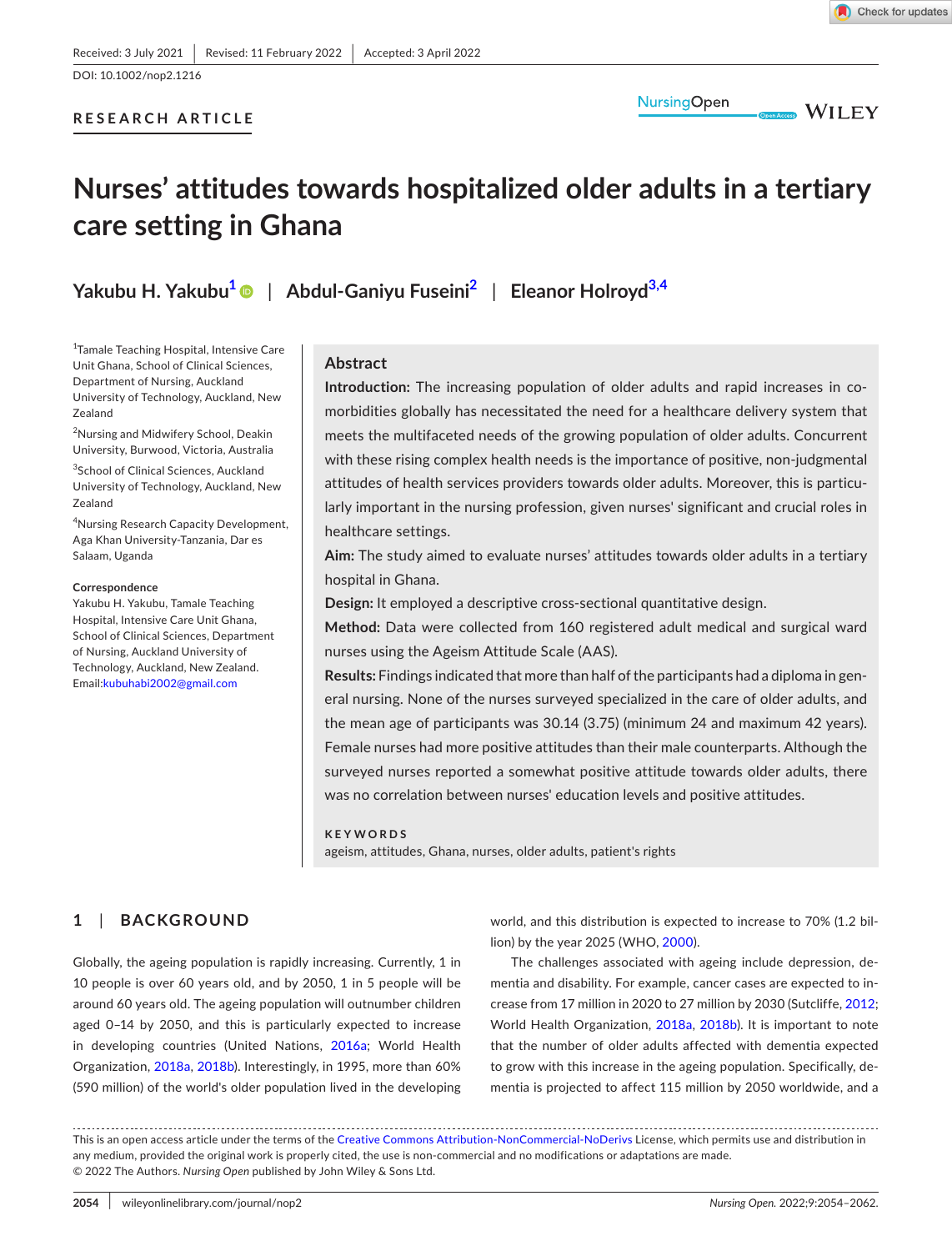significant proportion of cases is expected in low resourced countries (Suzman & Beard, [2011](#page-9-5)). In sub-Saharan Africa, in 2015, there were 46 million people aged 60, and this age group (older adults) is expected to more than triple in number (projected 161 million) by 2050 (United Nations, [2016b](#page-9-6)).

The rapidity and complexity of this growth in the ageing population mean that the healthcare system must address the challenges and educate healthcare workers to equip them with the expertise and skill set necessary to care for this rapidly ageing population (Garza, [2016](#page-8-0)). There has been a growing need for specialized Registered Nurses (RNs) professionally committed to working with older adults in diverse settings (Donelan et al., [2019](#page-8-1); Kpessa-Whyte, [2018\)](#page-9-7). Some high-resource countries, such as New Zealand, have strategic plans to educate more nurses in advanced dementia care to cater for the ageing population expected by 2026 (Justine & Judith, [2004](#page-9-8)).

The prevalence of stigmatizing attitudes, the disintegration of traditional family structures, nuclear families and women working outside the home have reduced older adults' familial and social informal care networks (Apt, [1997](#page-8-2); Donelan et al., [2019](#page-8-1); Kpessa-Whyte, [2018\)](#page-9-7). Furthermore, socio-cultural structures and customs of communities also play a role in providing and ensuring respect-ful care for older adults (Guven et al., [2012](#page-8-3); Kavlak et al., [2015](#page-9-9)). Developing positive attitudes is a critical factor that enables nurses to deliver responsive health care, thereby maximizing the health outcomes of hospitalized older adults. Furthermore, the positive attitude of nurses towards hospitalized older adults helps reduce societal misperceptions of older adults as a burden to society (Ryan et al., [2007\)](#page-9-10).

A systematic review by Liu Yun-e et al. ([2012\)](#page-9-11) reported a comprehensive understanding of RNs' attitudes towards older adults. The review further revealed that a specialist gerontological nursing programme qualification positively influences nurses' attitudes toward older adults (Liu Yun-e et al., [2012\)](#page-9-11). Therefore, the above discourse calls for the need to prioritize specialist gerontological programmes for nurses if governments want to provide quality healthcare services that will meet the needs of the growing aged populations.

A global study on ageing and adult health by the World Health Organization ([2013\)](#page-9-12) found an inadequate health workforce preparedness to care for older adults and identified the deficit in Ghanaian healthcare professionals. It is challenging to define who an older person is because most developed countries have accepted the chronological age of 65 years as a definition of "elderly" or older person. However, like many westernized concepts, this sometimes does not adapt well to the situation in Africa (Kowal & Dowd, [2001](#page-9-13)). Many African countries at times associate old age with the age at which one can begin to receive pension benefits. Although differences of opinion still exist, there appears to be some agreement that old age refers to 60 years and above. The United Nations have agreed to a cut-off of 60+ years to refer to the older population (Kowal & Dowd, [2001](#page-9-13)). In the present study, an older person is defined as a person with the chronological age of 60 years and above.

Research evidence about older adults' healthcare service needs and nurses' attitudes towards older adults is scarce in Ghana. More empirical work is needed to understand how nursing staff can best care for older patients and promote dignified and respectful clini-cal practice (Deasey et al., [2014;](#page-8-4) Derya Cinar et al., [2018](#page-8-5)). Atakro et al. ([2021\)](#page-8-6) in Ghana explored older adults' healthcare challenges and expectations. They found that older adults who visit hospitals feel frustrated as they have to wait in long queues for treatment and that health workers and nurses do not give them adequate information about their health and remedies. Furthermore, as the population of older adults increases in developing countries, there is a need for a corresponding increase in this group's social and healthcare support systems. There is also the need for person-centred nursing care to meet the multifaceted needs of the growing aged population. Nurses can only render person-centred gerontological care if they wear a positive attitude towards hospitalized older adults. A cursory review of the literature has revealed that no study has been conducted in Ghana to assess nurses' attitudes towards hospitalized older adults.

In the past, nursing education in Ghana followed the hospitalbased model only. Policymakers in Ghana have made a profound effort to promote professionalism in nursing practice and increase the number of degree-holding nurses. Nursing education in Ghana started with Qualified Registered Nurses (QRNs) and State Registered Nursing (SRN) (Bell et al., [2013\)](#page-8-7). In 2000s, the SRN was replaced with Diploma Registered General Nursing. Those who had completed this training had the opportunity to go for an 18-month postbasic training in specialities like critical care nursing, ophthalmic nursing, ear, nose and throat nursing and theatre nursing for advanced diploma certification. Then, baccalaureate nursing was also introduced around the 2000s. Even though the baccalaureate term is not commonly used in Ghana, the term "degree" is used as a synonym as it is an internationally recognized term. Degree nursing students receive training in research and leadership as part of their education to position them for future leadership positions. Now we have a masters' degree in nursing. All successful graduates from diploma, certificate or degree programmes are eligible to take the nursing and midwifery registration examination administered by the Nursing and Midwifery Council of Ghana. All these pieces of training have been set up to ensure quality health care since nurses in Ghana form 58% of all healthcare workers (Asamani et al., [2019](#page-8-8)). However, despite the growing number of older adults in Ghana, there has not been a specialized programme for nurses who want to specialize in gerontological nursing to go in for the training to help ensure good care for the older adults.

Therefore, this study offers an important understanding of Ghanaian nurses' attitudes and practices towards older adults and elucidates the context to inform policy formulation and change and development so that new guidelines are implemented for clinical practice. Moreover, to develop a deeper understanding of nurses' attitudes towards the care of older adults admitted into acute care settings to contribute to change to improve the caring needs of older adults in healthcare settings in Ghana. Furthermore, this study will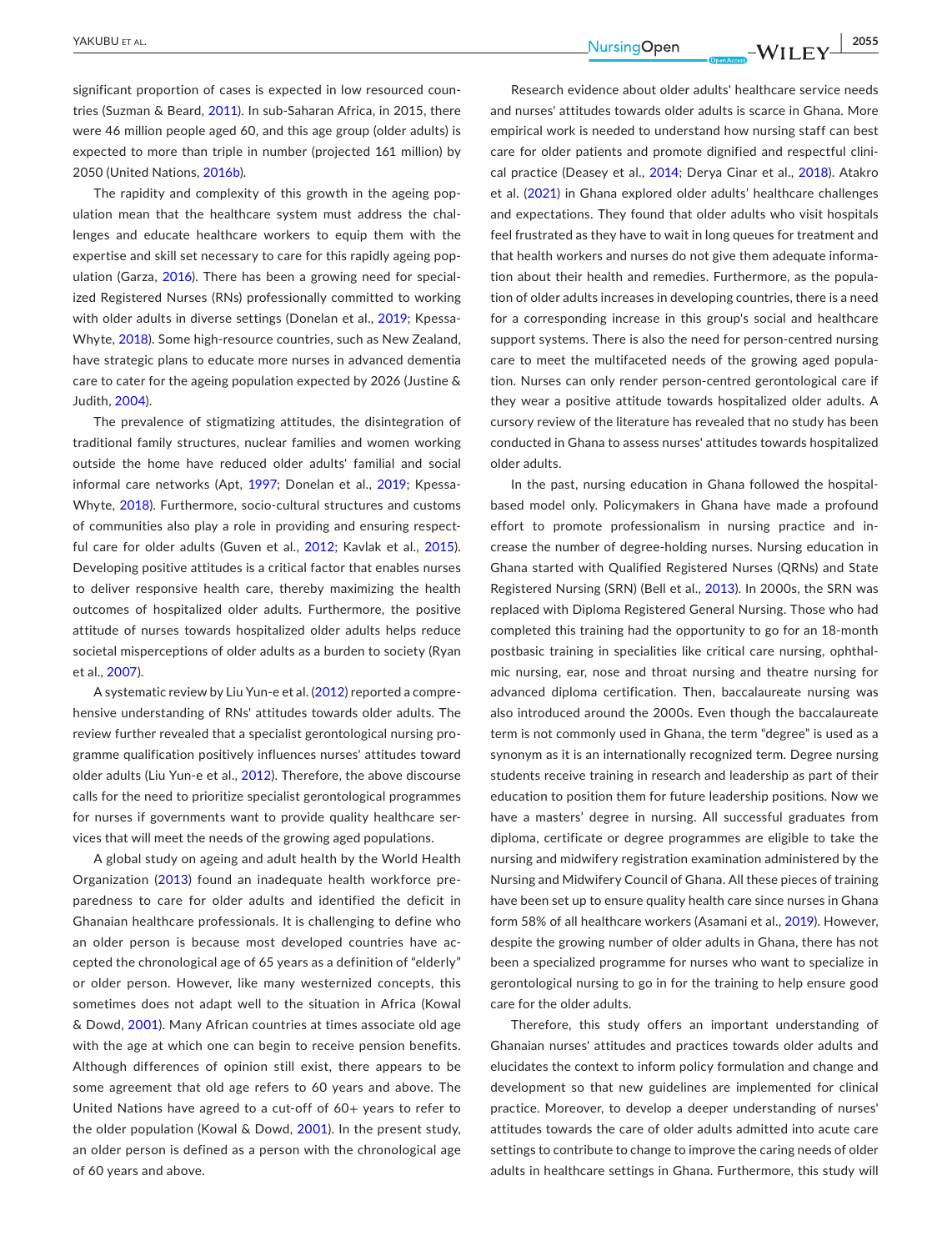also contribute to knowledge and literature considering the dearth of evidence about knowledge of ageing among Ghanaian nurses (Atakro, [2021\)](#page-8-9).

## **2**  | **METHODS**

#### **2.1**  | **Research design**

The study employed a descriptive cross-sectional quantitative design to investigate nurses' attitudes towards the care of older adults in northern Ghana, West Africa. Ghana is a secular and lowers to middle-income country that practices parliamentary democracy. The current study was carried out in a large 800-bed university teaching tertiary hospital that serves northern Ghana and sometimes receives cases from the neighbouring countries of Ghana, including Burkina Faso, Togo and the Ivory Coast. The hospital has medical, surgery, intensive care, emergency, urological and neurosurgical departments. The hospital is also affiliated with about five nursing training colleges that provide nurses with certificates and diplomas.

Participation in the study was limited to RNs who were working full time for at least 6 months in any of the medical and surgical wards and provided direct patient care and administered medications. The nurses working in the paediatric departments and critical care areas were excluded from the study. The exclusion of critical care nurses from the survey was because data on the admission of older adults into the ICU were insignificant. The medical and surgical wards have high-dependency units that often contain older adults who need respiratory support and oxygen supplementation. Therefore, most older adults are cared for at the medical and surgical wards (first cubicles). The focus of this study was on the perspective of the nurses who work in these wards. This study employed a simple random sampling technique to recruit participants. A simple random sampling method gave every participant who met the inclusion criteria equal probability to participate in the study. We did not allow the charge nurses to select the participants. The nurses from the medical and surgical wards were given a chance to decide whether they wished to participate in the study or not. We only recruited those who chose to participate in the study even though they were supervised to complete the questionnaire at their convenient time. Polit and Beck ([2012](#page-9-14)) indicated that using random sampling protects against bias being introduced in the sampling process, and hence, it helps obtain a representative sample. The researcher employed a sampling strategy to address the researcher's ability to generalize the sample to a broader population. Probability samples are usually well suited for ensuring the representative sample of participants (Creswell & Clark, [2017\)](#page-8-10).

The respondents were recruited from the medical and surgical departments of the research setting (Gravetter & Forzano, [2015](#page-8-11); Thornhill et al., [2009](#page-9-15)). After the research ethics committee approval was granted, we wrote letters to the deputy directors of nursing services (DDNS) of the medical and surgical wards and added the research ethics committee approval letters to create awareness

about the study and invite potential participants. The DDNS then introduced the research team to the charge nurses. Charge nurses of the medical and surgical wards were also briefed about the study and requested to share information with the nurses in their departments. In addition, we placed posters in those departments inviting nurses willing to participate in the study. Information on the poster included details of the survey and the first author's contact details. After a week, only a few contacted us, but we had to contact them at the ward on their duty post for many of them. We shared the participant's information sheets with those who agreed to participate in the study. They were then given some time to go through it and ask questions for clarification. We met participants who decided to participate in the study and agreed on the time convenient to each participant. We took their informed consent. There was no identification variable on the informed consent form; thus, no names were requested, and the respondents could not possibly be identified.

Moreover, only the first author, who supervised the data collection, had the access to the signed informed consent forms. And anyone who wishes to see them will have to sign a confidentiality form before access. The research site's adult medical and surgical wards had about 210 RNs. The confidence interval was set at 95%; the sample size estimate was 200 nurses (Altman & Bland, [2011;](#page-8-12) Dominguez Lara et al., [2016](#page-8-13)).

This study was designed to include a sufficient number of surgical–medical nurse participants to address the research question adequately. Sample size estimation was performed and set at 200 to improve the precision of our final results to avoid relying on the chance of occurrence. However, we were also mindful of not too many participants to waste time getting more data than we needed. In designing this study, we wanted to ensure that the study conducted is worthwhile to get the correct answer most efficiently. The sample size was estimated considering the nurses' populations in those wards to determine the minimum number of surgical–medical nurses needed to be enrolled in this study to have sufficient statistical power to detect their attitudes towards the care of older adults.

#### **2.2**  | **Data collection instrument**

Data were collected using a brief demographic survey and a selfreported questionnaire. The demographic information questions included the variables of age, sex, ward's name, number of years of experience, rank and educational level, speciality, religion and ethnicity. The Ageism Attitude Scale (AAS) developed by Vefikulucay and Terzioğlu ([2011\)](#page-9-16) was used to gather data on the nurses' attitudes towards older adults' care. Previous studies on the nurses' attitudes towards older adults using the AAS have demonstrated good reliability and validity of this scale (Darling et al., [2018\)](#page-8-14). The scale's total internal consistency coefficient was reported to be 0.80 (Vefikulucay & Terzioğlu, [2011](#page-9-16)). Duygu Vefikulucay Yilmaz (Mersin University, Mersin, Turkey), the AAS developers, permitted us to use the scale in our study. The AAS is a 23-item scale with three domains: limiting or restricting the life of the older adults (nine items:),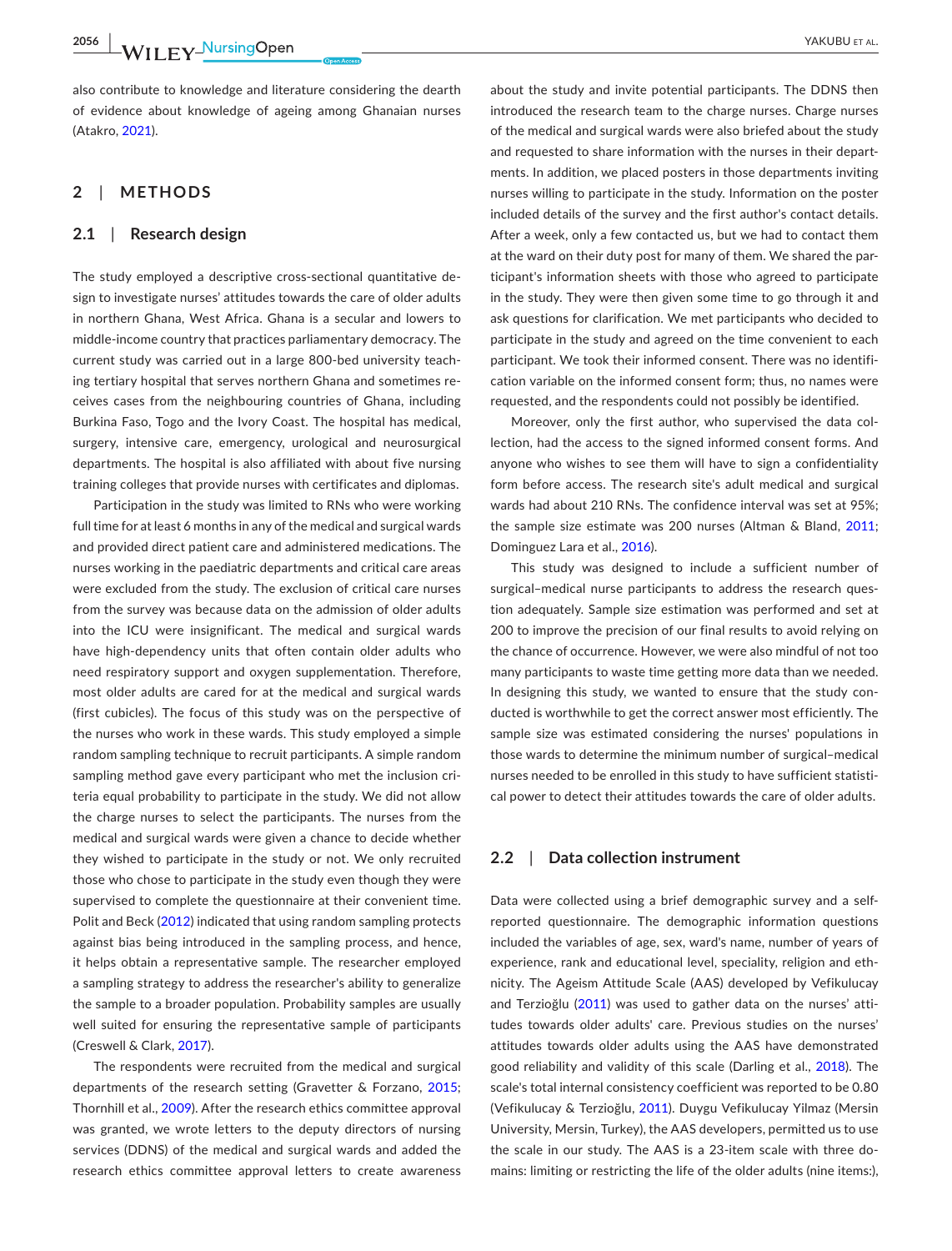positive discrimination towards the older adults (eight items) and negative discrimination towards the older adults (six items). The scale is scored using a five-point Likert-type scale. The affirmative attitude sentences about ageism were scored as follows: 5 points for "completely agree," 4 points for "agree," 3 points for "unsure," 2 points for "disagree" and 1 point for "absolutely disagree." The negative attitude sentences about ageism were scored oppositely: 1 point for "completely agree," 2 points for "agree," 3 points for "unsure," 4 points for "disagree" and 5 points for "absolutely disagree." The highest possible score was 115 and the lowest was 23; the higher scores indicated positive attitudes, while the lower ones indicated discriminatory attitudes towards older adults.

#### **2.3**  | **Analysis of the data**

The Statistical Package for Social Sciences for Windows v. 17 (SPSS Inc., Chicago, IL) was used to analyse descriptive statistics. We examined the data for normality using the Kolmogorov–Smirnov test; the data were not normally distributed. As a result, we analysed the data using non-parametric statistical tools such as the Kruskal– Wallis test, the Mann–Whitney *U* test and Spearman's rank correlation. The significance level was set at *p* < .05.

#### **2.4**  | **Ethical considerations**

This study obtained research ethics committee approval from the Tamale Teaching Hospital (TTH/R&D/SR/094) Ghana. Furthermore, the departmental heads of each participating ward provided us with further written permission to access the nursing staff before the hard copies of the questionnaires were delivered to the nurses who consented. Likewise, all respondents (nurses) signed informed consent forms to indicate their willingness to participate in this study. The main ethical implications of this research were the respondents' informed consent, confidentiality and anonymity. The World Health Organization's informed consent template was adopted for this study (World Health Organization, [2017](#page-9-12)). We stored the data in the hard drive of the computer of the first author and set a password; it will be discarded under the data management policy of Ghana.

## **3**  | **RESULTS**

A total of 200 nurses were approached to participate in this study. The response rate was 80%; thus, 160 nurses' responses were included in the data analysis. The mean age of the participants was 30.14 (3.75) (minimum 24 and maximum 42 years). Nearly half of the respondents (51.25%) were Muslims. Half (52.5%) of the participants were RGNs/SRNs (certified nurses) with a diploma. Furthermore, about 33.75% of participants held a bachelor's degree in science nursing (BSN), while only 0.63% had a master's degree in nursing. Close to three-fourth (64.5%) of the study participants had between

 YAKUBU et al. **<sup>|</sup> 2057**

<span id="page-4-0"></span>

|             | <b>TABLE 1</b> Demographic characteristics of the study population |
|-------------|--------------------------------------------------------------------|
| $(N = 160)$ |                                                                    |

| <b>Variable</b>                 | $N(\%)$                        |  |  |  |
|---------------------------------|--------------------------------|--|--|--|
| Gender                          |                                |  |  |  |
| Male                            | 67 (41.9)                      |  |  |  |
| Female                          | 93 (58.1)                      |  |  |  |
| Age                             |                                |  |  |  |
| $24 - 30$                       | 105 (65.6)                     |  |  |  |
| $31 - 36$                       | 47 (29.4)                      |  |  |  |
| 39                              | 1(0.6)                         |  |  |  |
| 42                              | 7(4.4)                         |  |  |  |
| Age (mean $\pm$ SD)             | $30.14 \pm 3.75$               |  |  |  |
| Minimum                         | 24                             |  |  |  |
| Maximum                         | 42                             |  |  |  |
| Religion                        |                                |  |  |  |
| Christian                       | 77 (48.1)                      |  |  |  |
| Muslim                          | 82 (51.3)                      |  |  |  |
| Traditionalist                  | O(0)                           |  |  |  |
| Others                          | 1(0.6)                         |  |  |  |
| Ethnicity                       |                                |  |  |  |
| Dagomba                         | 40 (25.0)                      |  |  |  |
| Asante                          | 8(5.0)                         |  |  |  |
| Ga                              | 0(0)                           |  |  |  |
| Ewe                             | 12(7.5)                        |  |  |  |
| Frafra                          | 11 (6.9)                       |  |  |  |
| Gonja                           | 13(8.1)                        |  |  |  |
| Others                          | 76 (47.5)                      |  |  |  |
| Education                       | 40 (25.0)                      |  |  |  |
| Certified nurse                 | 84 (52.5)                      |  |  |  |
| <b>BSc Nursing</b>              | 54 (33.8)                      |  |  |  |
| Postregistration:specialization | 1(0.6)                         |  |  |  |
| <b>MSc Nursing</b>              | 1(0.6)                         |  |  |  |
| Other                           | 20 (12.5)                      |  |  |  |
| Level of experience (years)     | Mean $\pm$ SD = 4.43 $\pm$ 3.3 |  |  |  |
| $1 - 5$                         | 103 (64.4)                     |  |  |  |
| $6 - 10$                        | 51 (31.9)                      |  |  |  |
| 11                              | 1(0.6)                         |  |  |  |
| 13                              | 5(3.1)                         |  |  |  |
| $Minimum = 1$ , Maximum = 13    |                                |  |  |  |

1–5 years of postgraduation work experience. The mean work experience was 4.43 years with a standard deviation of 3.3 years. More than half (58.13%) of the participants were female (Table [1\)](#page-4-0). Furthermore, as seen in Table [2,](#page-5-0) we also calculated the attitude score concerning the three dimensions; restricting life positive attitudes and negative attitudes towards of older adults.

In this study, we noted a relationship between the nurses' restrictive attitude and their level of education ( $p = .005$ ) and their negative attitude and level of education (*p* = .042). However, our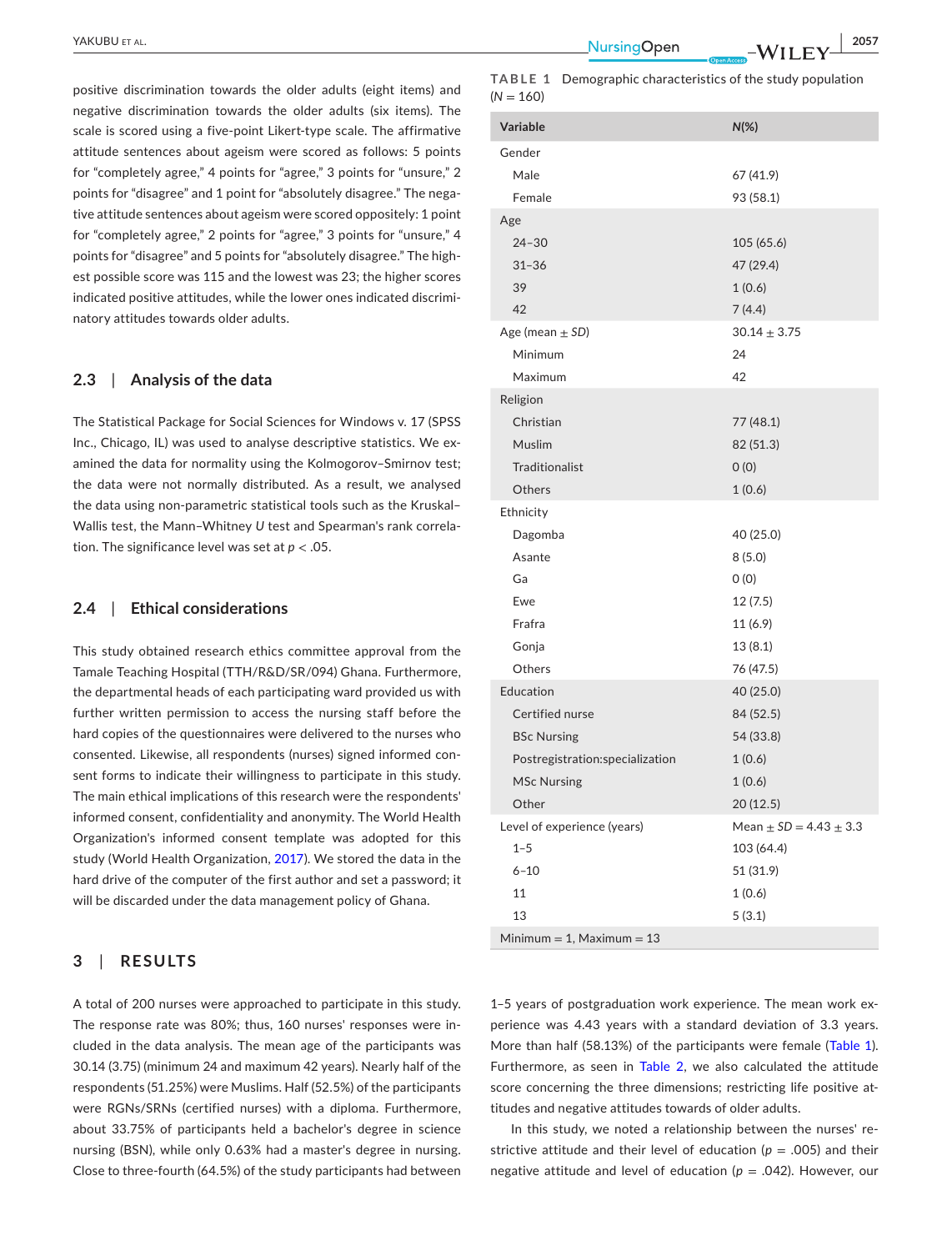**2058 <sup>|</sup>**  YAKUBU et al.

| Grouped                                     | Score            | Kruskal-Wallis test (p) |
|---------------------------------------------|------------------|-------------------------|
| Restricting life of older people            | $30.588 + 3.365$ | $0.383$ ( $< 0.005$ )   |
| Positive attitudes towards the older people | $24.156 + 3.303$ | $0.284$ ( $< 0.005$ )   |
| Negative attitudes of nurses                | $12.156 + 2.389$ | $0.272$ ( $<$ 0.005)    |

<span id="page-5-0"></span>**TABLE 2** Attitudes score concerning three dimensions

study did not find any correlation between nurses' positive attitude and their level of education  $(p = .99)$  (Table [3](#page-5-1)).

A significant difference was found between the nurses' average AAS score when examined in terms of the difference in experience level (0.672,  $p < .05$ ). When the correlation between the AAS and the independent variable concerning the gender of the nurses was examined, we found that female nurses had more positive attitude than their male counterparts did ( $p = .05$ ;  $p = .049$ ). The total score of our study was  $66.9 \pm 6.05$ ; for females, the total score was 65.27  $\pm$  5.96, while it was 65.13  $\pm$  5.56 for males (see Table [2](#page-5-0) and [4\)](#page-6-0).

### **4**  | **DISCUSSION**

Our study examined the attitudes of the medical and surgical wards' nurses towards older adults. It was encouraging that the Tamale Teaching Hospital of Ghana nurses generally have a somewhat positive attitude towards hospitalized older adults. The above finding contrasts with previous research evidence that healthcare workers may hold negative attitude towards the structural context of work and the restrictive practices that can spread in the older adults' care environment. Pursey and Luker [\(1995\)](#page-9-17) had suggested that attitudes are negatively influenced by the under-resourced care environments that nurses experience when working with older adults. However, this is inconsistent with our findings even though our research environment was under-resourced.

Demographic evidence from our study showed a higher response rate from female nurses. In 2011, 3.2 million of the 3.5 million employed nurses in the United States were female (United States Census Bureau, [2013](#page-9-18)). There is evidence that women continue to outnumber men in nursing even though there has been a considerable increase in the number of men interested in and pursuing this profession (Emily, [2015;](#page-8-15) Peter, [2015](#page-9-19)). Similarly, Appiah et al. ([2021](#page-8-16)) from Ghana posited that female nurses in Ghana outnumber male nurses. Evidence from the Ghana Health Service [\(2013](#page-8-17))indicates that male and female nurses working with the Ministry of Health are calculated to be 4984 (13.5%) and 31,943 (86.5%) respectively

<span id="page-5-1"></span>**TABLE 3** Correlation analysis – attitude scores against level of education

|                      | Level of education |              |
|----------------------|--------------------|--------------|
| Restrictive attitude | $-0.296$           | <0.005       |
| Positive attitude    | $-0.001$           | 0.991        |
| Negative attitude    | $-0.161$           | 0.042        |
| Total attitude       | $-0.151$           | <u>በ በ56</u> |

(Ministry of Health, [2013](#page-9-20); Saleh, [2012](#page-9-21)). Our findings also revealed that female nurses had a slightly higher total positive attitude (65.27  $\pm$  5.96) than male counterparts. This finding suggests that the informal caregiver role of women in the Ghanaian traditional and cultural settings may be emulated by the female nurses. This further informs the gendered cultural and societal expectations of women's traditional caregiver roles and suggests that women have a "natural aptitude for caring" (Borley et al., [2016\)](#page-8-18).

Similarly, the results of this study further revealed the context of African culture, where women are conventionally expected to be the main providers of care to older adults, an extension of the caregiving they provide to infants and children, spouses and others (Harling et al., [2020](#page-9-22)). It is also worth noting that nearly half of the respondents were Muslim domination and the other half Christian faith. These two religions teach respect for older adults. A possible explanation for this might be the reason for the somewhat positive attitude of nurses. The honour of the older adults is highly regarded, and serving the older person is akin to serving Allah.

Our study did not find any significant correlation between the nurses' level of education and their attitude towards older adults. This could be explained by the fact that nursing education in Ghana lacks extensive old-age-related content, and there are no geriatric nursing specialisms for nurses (Atakro et al., [2021](#page-8-6)). Courtney et al. ([2000\)](#page-8-19) published a literature review contending that the nurses' knowledge of old age was a significant predictor of their attitudes towards older adults. Our study may give baseline data for quality care and education programme and curriculum improvement to augment nurses' competencies regarding working with or caring for older adults. It may further improve the current programme by inspiring the inclusion of a gerontological perspective in our nursing education and the creation of specialist geriatric programmes for nurses who want to further their studies in the geriatric field. It is imperatives because geriatric education essentially prepares one to understand the physiologic, emotional and physical needs of older adults to ensure that the quality of life of older adults is met. This essentially goes beyond being respectful, but the older person's care needs must be carried out in line with scientific evidence.

While there is some content on older person care in the undergraduate curriculum in Ghana, it is scanty, and more needs to be done. As Ghanaian nurses, there is limited expertise in the use of hoists and other manual handling techniques in the care of older adults. There is a need to concentrate on speciality training for healthcare professionals. Again, predictions are that the population of older adults in Ghana will triple by 2050; efforts need to mitigate the myriads of health problems associated with ageing. For instance, as the global population of older adults' surges, including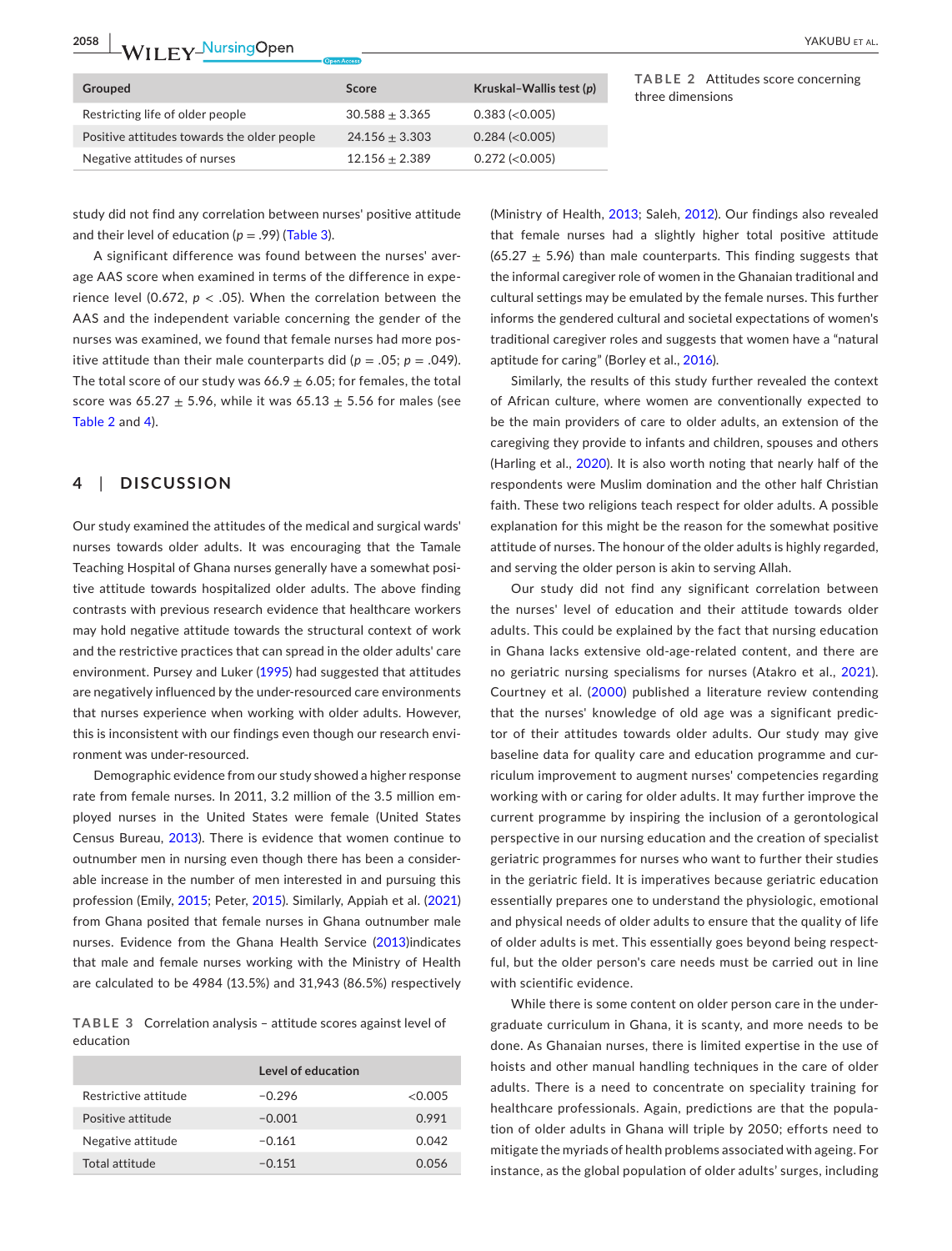<span id="page-6-0"></span>

| Attitude statements<br>Restricting life of elderly                                                                                                                |                                                             |                                                                                 | Scores N (%)  |                       |               |                    | <b>Kruskal Wallis</b><br>Test (p-Value) |                      |
|-------------------------------------------------------------------------------------------------------------------------------------------------------------------|-------------------------------------------------------------|---------------------------------------------------------------------------------|---------------|-----------------------|---------------|--------------------|-----------------------------------------|----------------------|
|                                                                                                                                                                   |                                                             |                                                                                 |               |                       |               |                    |                                         |                      |
| Lives of the elderly should be limited to their homes.<br>The elderly should live in homes for the elderly.                                                       |                                                             |                                                                                 | 52(32.5%)     | 87(54.38%)            | 13(8.13%)     | $1(0.63\%)$        | $7(4.38\%)$                             | $0.325 \leq 0.005$   |
|                                                                                                                                                                   | 34(21.25%)                                                  | 76(47.5%)                                                                       | 33(20.63%)    | $16(10\%)$            | $1(0.63\%)$   | $0.279 \leq 0.005$ |                                         |                      |
|                                                                                                                                                                   | The external appearance of the elderly is repulsive.        |                                                                                 | 13(8.13%)     | 72(45%)               | $52(32.5\%)$  | 23(14.38%)         | $0(0\%)$                                | $0.268 \le 0.005$    |
| Preference should be given to care for young people over the elderly in the<br>hospital.                                                                          |                                                             |                                                                                 | 66(41.25%)    | 62(38.75%)            | 22(13.75%)    | 10(6.25%)          | $0(0\%)$                                | $0.244 \leq 0.005$   |
|                                                                                                                                                                   | Elderly people who lose their spouses should not remarry.   |                                                                                 | 56(35%)       | 81(50.63%)            | $16(10\%)$    | $7(4.38\%)$        | $0(0\%)$                                | $0.273 \leq 0.005$   |
|                                                                                                                                                                   |                                                             | Elderly people should be paid less than young people in their work lives.       | 55(34.38%)    | 69(43.13%)            | 27(16.88%)    | $9(5.63\%)$        | $0(0\%)$                                | $0.246 \leq 0.005$   |
|                                                                                                                                                                   | Elderly people cannot carry bags and packages without help. |                                                                                 | $0(0\%)$      | 68(42.5%)             | 31(19.38%)    | 52(32.5%)          | $9(5.63\%)$                             | $0.272 \leq 0.005$   |
|                                                                                                                                                                   |                                                             | It is unnecessary for the elderly to buy homes, cars, possessions, or clothes.  | 33(20.63%)    | $114(71.2\%)$         | $4(2.5\%)$    | $9(5.63\%)$        | $0(0\%)$                                | $0.378 \leq 0.005$   |
| members.                                                                                                                                                          |                                                             | Care of the elderly should not be considered to be an economic burden by family | $17(10.63\%)$ | $25(15.63\%)$         | 27(16.88%)    | 52(32.5%)          | 39(24.38%)                              | $0.234 \leq 0.005$   |
| Positive ageism                                                                                                                                                   |                                                             |                                                                                 |               |                       |               |                    |                                         |                      |
|                                                                                                                                                                   | Elders are more tolerant than young people.                 |                                                                                 | $12(7.5\%)$   | 36(22.5%)             | $41(25.63\%)$ | 60(37.5%)          | $11(6.88\%)$                            | $0.232 \leq 0.005$   |
| Elderly people are more compassionate.                                                                                                                            |                                                             |                                                                                 | $0(0\%)$      | 13(8.13%)             | 50(31.25%)    | 79(49.38%)         | 18<br>(11.25%)                          | $0.283 \times 0.005$ |
| When decisions are made in the family, the opinions of the elders should be<br>considered.                                                                        |                                                             |                                                                                 | $3(1.88\%)$   | 20(12.5%)             | $0(0\%)$      | 91(56.88%)         | 46<br>(28.75%)                          | $0.364 \leq 0.005$   |
| The elderly should be shown importance by the family                                                                                                              |                                                             |                                                                                 | $7(4.38\%)$   | $9(5.63\%)$           | $7(4.38\%)$   | $80(50\%)$         | 57<br>$(35.63\%)$                       | $0.329 \leq 0.005$   |
|                                                                                                                                                                   | Elderly people are more patient than young people.          |                                                                                 | 19(11.88%)    | 33(20.63%)            | 38 (23.75%)   | 61(38.13%)         | $9(5.63\%)$                             | $0.236 \le 0.005$    |
| Young people should learn from the experiences of elderly                                                                                                         |                                                             |                                                                                 | $1(0.63\%)$   | $11(6.88\%)$          | $0(0\%)$      | 75(46.88%)         | 73<br>$(45.63\%)$                       | $0.285 \leq 0.005$   |
| When the family budget is being developed, the opinions of the elderly should be<br>sought.                                                                       |                                                             |                                                                                 | 8(5%)         | 19(11.88%)            | 6(3.75%)      | 97(60.63%)         | 30(18.75%)                              | $0.383 \leq 0.005$   |
| Preference should be given to the elderly in places where waiting in line is<br>required.                                                                         |                                                             |                                                                                 | $1(0.63\%)$   | $0(0\%)$              | 2(1.25%)      | 63(39.38%)         | 94(58.75%)                              | $0.361 \le 0.005$    |
| Negative ageism                                                                                                                                                   |                                                             |                                                                                 |               |                       |               |                    |                                         |                      |
| Preference should be given to young people for promotions in work situations                                                                                      |                                                             |                                                                                 | $17(10.63\%)$ | 71(44.38%)            | 24(15%)       | 39(24.38%)         | $9(5.63\%)$                             | $0.284 \leq 0.005$   |
| Elderly people are not able to adapt to changes like young people.                                                                                                |                                                             |                                                                                 | $4(2.5\%)$    | 22(13.75%)            | 46(28.75%)    | 63(39.38%)         | $25(15.63\%)$                           | $0.235 \leq 0.005$   |
| Elderly people are always ill.                                                                                                                                    |                                                             |                                                                                 | $7(4.38\%)$   | $100(62.5\%)$         | $14(8.75\%)$  | 34(21.25%)         | 5(3.13%)                                | $0.387 \leq 0.005$   |
| Elderly people should not go outside on their own.                                                                                                                |                                                             |                                                                                 | 6(3.75%)      | 90(56.25%)            | $10(6.25\%)$  | $32(20\%)$         | 22(13.75%)                              | $0.357 \leq 0.005$   |
| Preference should be given to young people over the elderly or hiring for jobs                                                                                    |                                                             |                                                                                 | 77(48.13%)    | $64(40\%)$            | $11(6.88\%)$  | 8(5%)              | $0(0\%)$                                | $0.283 \leq 0.005$   |
| 10. The basic responsibility for the elderly should be to help their children with<br>tasks such as housework and kitchen chores and care of their grandchildren. |                                                             |                                                                                 | 26(16.25%)    | 74(46.25%)            | 27(16.88%)    | 29(18.13%)         | $4(2.5\%)$                              | $0.29 \leq 0.005$    |
| Total Attitude Score - Male                                                                                                                                       | $= 65.13 \pm 5.56$                                          |                                                                                 |               |                       |               | 0.885              |                                         |                      |
| Total Attitude Score - Female<br><b>Total Attitude Score</b>                                                                                                      | $= 65.27 \pm 5.96$<br>$= 66.9 \pm 6.05$                     |                                                                                 |               |                       |               | $14.416 \le 0.005$ |                                         |                      |
| I definitely do not<br>agree                                                                                                                                      | I do not agree                                              | <b>Uncertain</b>                                                                | I agree       | <b>Strongly agree</b> |               |                    |                                         |                      |

sub-Saharan Africa, Ghana has the highest proportion of people over 60, namely 7.2%. This age group expanded from 200,000 to 1.6 million between 1960–2010 in Ghana (Ayernor, [2012\)](#page-8-20). In the same vein, the prevalence of health problems has grown. In a large-scale survey of Ghanaians, among 50, 33% reported hypertension, 14% arthritis, 7% diabetes, 6% a cardiovascular condition and 4.9% treatment for stroke (Ayernor, [2012\)](#page-8-20). Disability and frailty from unregulated diabetes, stroke and dementia require long-term, ongoing assistance with daily activities (Fonta et al., [2017](#page-8-21)). Therefore, as Ghana's population ages, it is likely that chronic diseases will become more common, there will be a greater need for long-term care. This group of population will need carers who can give them emotional, physical and physiologic support, at the same time guarding their physical health. This can only happen if nurses who play significant and crucial roles in healthcare settings are duty ready in skill and knowledge of older adults care beyond the scanty content currently seen in the curriculum of nursing trainees.

Furthermore, the study by Araujo de Carvalho et al. ([2015](#page-8-22)) buttressed our finding that clinical facilities for older adults are very limited and not age-friendly in Ghana. A similar result in Israel

supports this evidence (Topaz & Doron, [2013](#page-9-23)). Our study is also in line with Atakro et al. ([2021](#page-8-6)); in the latter, the older adults surveyed suggested creating older adults' wards and consulting rooms with aged care experts. Therefore, our study will inform and strengthen policy direction to ensure that healthcare facilities in Ghana are agefriendly and that older adults' wards and facilities are considered.

This study found that the nurses wanted priority care to be given to older adult patients who faced long waiting periods for health services. Atakro et al. ([2021\)](#page-8-6) showed that older adults who visit hospitals in Ghana still face frustrations due to long queues when going for treatment. Their study participants wanted their health care needs to be prioritized due to their age. Therefore, older adults expect health workers to maintain a consulting room to reduce their waiting time at Ghanaian hospitals.

In our study, the nurses stated that the care of older adults is not considered an economic burden in Ghanaian families. Furthermore, they did not believe that older adults should live away from their families. This finding indicates that people feel ashamed if they cannot care for their ageing parents in Africa. In Ghana, older adults are respected. The young are expected to respect them (Van der Geest, [2002\)](#page-9-24). In the cultural perspective of northern Ghana, where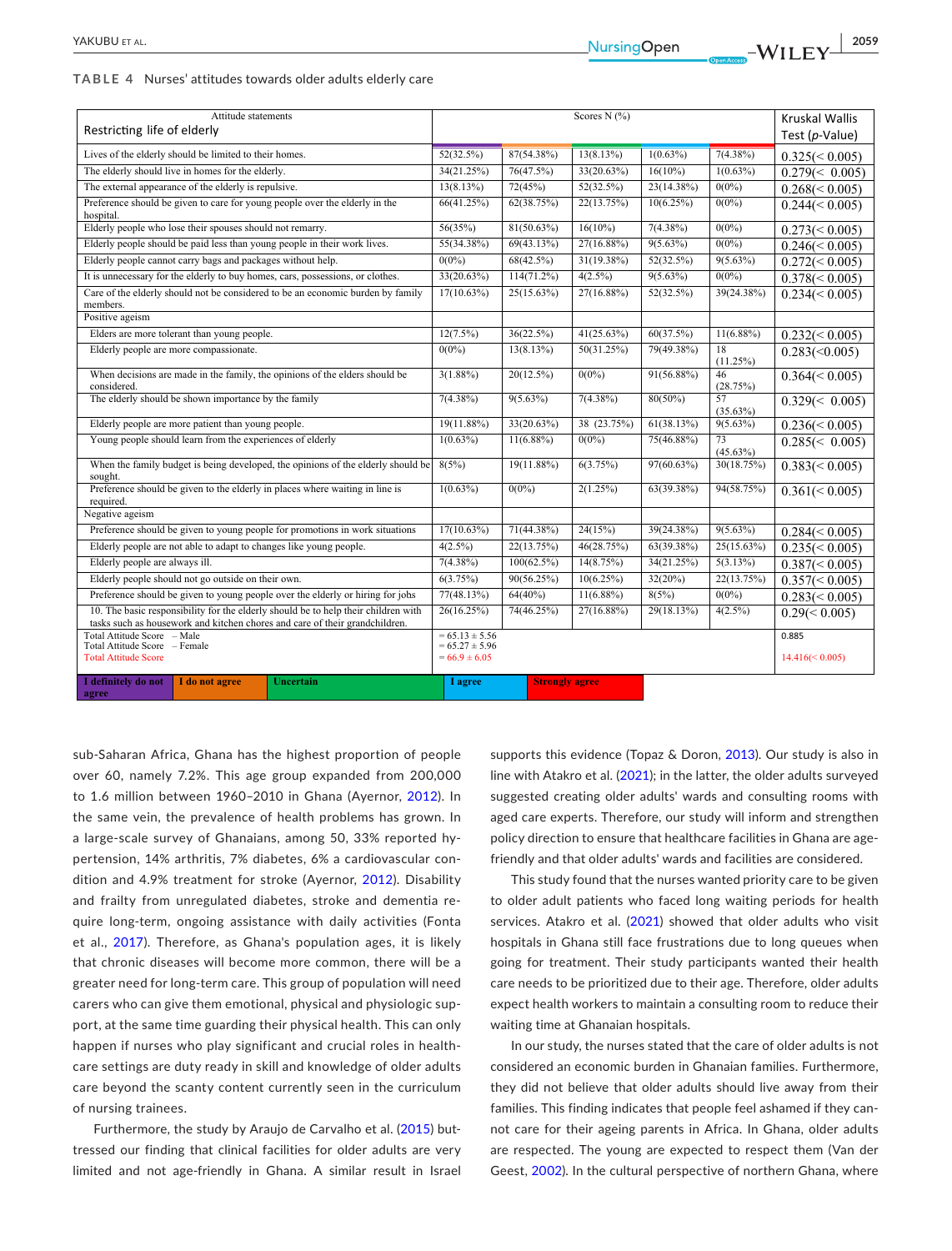**2060 <sup>|</sup>**  YAKUBU et al.

this research was conducted, every young person is expected to be respectful towards the older person. The information on Ghana as age-friendly and showing respect to older adults might explain nurses' positive attitudes towards the aged. In Israel, nurses' ethnicity and cultural background are significant predictors of ageist attitudes (Topaz & Doron, [2013\)](#page-9-23).

The nurses reported that older adults are not always ill and weak, contrasting with recent scholars' findings that health professionals see older adults as frail and weak (Islam, [2019;](#page-9-25) Zihindula & Maharaj, [2013\)](#page-9-26). Our findings are also inconsistent with those of a Turkish study, according to which nurses perceive older adults negatively as weak and demented, having decreased mental skills and always ill (Polat et al., [2014\)](#page-9-27).

Despite there is a culture of respect for and somewhat positive attitude among medical–surgical nurses towards hospitalized older adults. The attitudes are not as high as they should be to benefit older adult patients; gerontological education in nursing is needed to build Ghanaian nurses' expertise in the care of older adults. This will further ensure that the healthcare industry is well prepared for the rising population of older adults in Ghana. A study conducted in Ghana by Dovie ([2019](#page-8-23)) intimated that lack of geriatric infrastructure and professional knowledge in older adults' care results in inadequate geriatric care provision for older adults.

## **5**  | **CONCLUSION**

This research examined a select cohort of registered generalist nurses' attitudes towards hospitalized older adults in a tertiary healthcare centre in Ghana. Social values, norms, culture and professional environmental structures may have informed their attitudes towards the hospitalized older adults in their care. In our study, nurses showed somewhat positive attitudes towards the care of older adults. Female nurses scored higher than their male counterparts. However, there was no correlation between nurses' level of education and their positive attitudes.

Further studies on the acceptability of establishing geriatric wards in Ghana's healthcare setting are essential for measuring the readiness of the healthcare services to support the future better psycho-social care needs of the older adults. More studies are required on old age knowledge and for evidence of the influence of socio-demographic attitudes, beliefs and values.

#### **5.1**  | **Strength of the study**

This study investigated the attitudes of medical and surgical ward nurses towards older adults in Ghana. It is one of the first few studies to examine this phenomenon in Ghana to the best of our knowledge. The researchers covered adult medical and surgical wards of a tertiary health facility in Ghana. A detailed result was ensured by using a standardized tool that has been widely used to measure the attitudes of healthcare workers towards older adults. The findings

suggested that the nurses be educated in gerontology to improve and ensure compassionate care in Ghana.

### **5.2**  | **Limitation**

This study investigated only the medical and surgical wards of a teaching hospital in Ghana, which is a public hospital. Further studies involving private and regional health institutions may also be necessary to compare the results to establish the general attitude score of Ghanaian nurses towards older adults. Data from a single hospital in Ghana may not sufficiently generalize study findings adequately.

#### **5.3**  | **Implications for clinical practice**

- Postgraduate and postregistration training of nurses with a special focus on older adults in an African resource and cultural context would better prepare the healthcare system for the future needs of the rapidly ageing population and help in reducing possible future stereotyping of older adults.
- Employment agencies and the nursing profession need to organize targeted education to help develop specific knowledge and clinical skills to support older adults' needs and community-based social care.
- An empirical understanding of nurses' attitudes towards older adults can elucidate the context for change and inform policy decisions to develop and implement new nursing guidelines.
- While a positive attitude towards older adults is an essential factor in nurses' care and is a component in the ethos of personcentred care for this population, programmes should also focus on skills and specialist gerontological nursing knowledge. Education should, therefore, reinforce this to eliminate stereotyping ageist attitudes. As the country's population is ageing, so does the health needs of older adults become complex, limiting their ability to carry out activities of daily living by themselves and their immediate families. In this regard, the health system needs to be ready to face this complex situation. Geriatric education essentially prepares one to understand the physiologic, emotional and physical needs of older adults to ensure that the quality of life of older adults is met. This essentially goes beyond being respectful, but the older person's care needs must be carried out in line with scientific evidence.

#### **5.4**  | **Recommendations**

Although the nurses have a somewhat positive attitude towards older adults, we recommend introducing specialized registration and postgraduate gerontology programmes in Ghana. The content of these programmes must include the cultural components of ageing. Older adults' health service providers, nurses and settings need to be trained and developed to sustain positive attitudes. These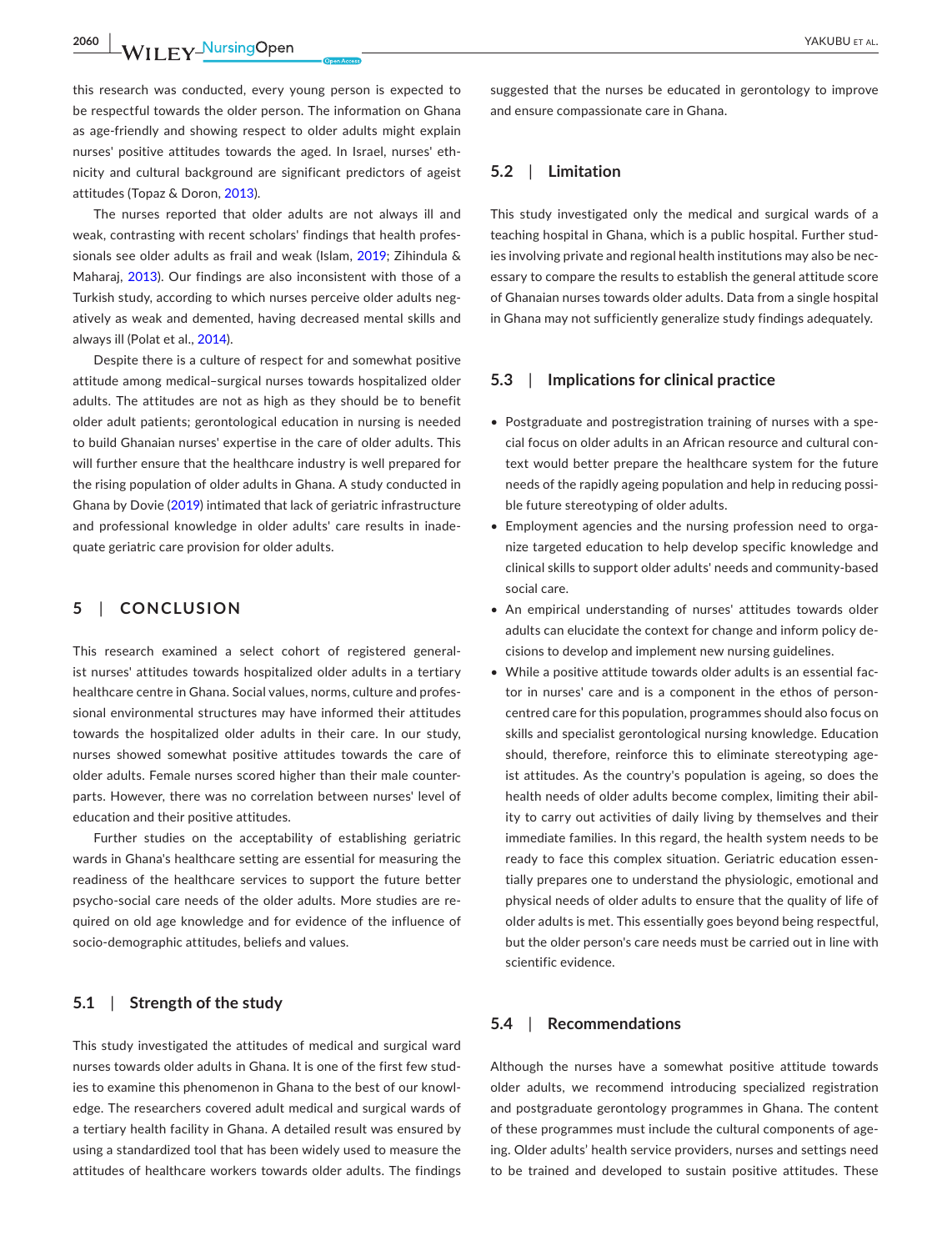interventions will reduce the stereotyping and stigmatization of older adults and help recognize a patient's rights and the importance of humanized approaches to long-term care. Older adult-related specialist education will also help nurses play significant roles in responding to older adults' future health and support needs.

## **AUTHORS CONTRIBUTIONS**

YHY, AF and EH contributed to the study design. YHY collected the data and prepared the manuscript. YHY and AF carried out statistical analysis. EH reviewed, edited and proofread the manuscript. All authors contributed to the conception, design, acquisition, analysis and interpretation of data. All authors read and approved the final manuscript.

## **ACKNOWLEDGEMENTS**

The authors acknowledge the Tamale Teaching Hospital and the nurses who consented to participate in the study.

## **CONFLICT OF INTEREST**

The authors declare that they have no competing interests.

## **ETHICAL APPROVAL**

The Research and Development Department of the Tamale Teaching Hospital approved and permitted the study with a reference number (TTH/R&D/SR/094).

#### **DATA AVAILABILITY STATEMENT**

The data that support the findings of this study are available on request only from the corresponding author. The data are not publicly shared due to privacy or ethical restrictions.

#### **ORCID**

*Yakubu H. Yakubu* <https://orcid.org/0000-0001-5025-6299>

#### **REFERENCES**

- <span id="page-8-12"></span>Altman, D. G., & Bland, J. M. (2011). How to obtain the confidence interval from a P value. *BMJ*, *343*, d2090.
- <span id="page-8-16"></span>Appiah, S., Appiah, E. O., & Lamptey, V. N. L. (2021). Experiences and motivations of male nurses in a tertiary hospital in Ghana. *SAGE Open Nursing*, *7*, 23779608211044598. [https://doi.org/10.1177/23779](https://doi.org/10.1177/23779608211044598) [608211044598](https://doi.org/10.1177/23779608211044598)

<span id="page-8-2"></span>Apt, N. (1997). Aging in Ghana. *Caring*, *16*(4), 34.

- <span id="page-8-22"></span>Araujo de Carvalho, I., Byles, J., Aquah, C., Amofah, G., Biritwum, R., Panisset, U., Goodwin, J., & Beard, J. (2015). Informing evidencebased policies for ageing and health in Ghana. *Bulletin of the World Health Organization*, *93*(1), 47–51. [https://doi.org/10.2471/](https://doi.org/10.2471/BLT.14.136242) [BLT.14.136242](https://doi.org/10.2471/BLT.14.136242)
- <span id="page-8-8"></span>Asamani, J. A., Amertil, N. P., Ismaila, H., Francis, A. A., Chebere, M. M., & Nabyonga-Orem, J. (2019). May 22). Nurses and midwives demographic shift in Ghana-the policy implications of a looming crisis. *Human Resources for Health*, *17*(1), 32. [https://doi.org/10.1186/](https://doi.org/10.1186/s12960-019-0377-1) [s12960-019-0377-1](https://doi.org/10.1186/s12960-019-0377-1)
- <span id="page-8-9"></span>Atakro, C. A. (2021). Knowledge of Ghanaian graduating undergraduate nurses about ageing. *SAGE Open Nursing*, *7*, 23779608211020957. <https://doi.org/10.1177/23779608211020957>
- <span id="page-8-6"></span>Atakro, C. A., Atakro, A., Aboagye, J. S., Blay, A. A., Addo, S. B., Agyare, D. F., Adatara, P., Amoa-Gyarteng, K. G., Menlah, A., Garti, I., Boni,

G. S., Berchie, O. K., & Ansong, I. K. (2021). Older people's challenges and expectations of healthcare in Ghana: A qualitative study. *PLoS One*, *16*(1), e0245451. [https://doi.org/10.1371/journ](https://doi.org/10.1371/journal.pone.0245451) [al.pone.0245451](https://doi.org/10.1371/journal.pone.0245451)

- <span id="page-8-20"></span>Ayernor, P. K. (2012). Diseases of ageing in Ghana. *Ghana Medical Journal*, *46*(2 Suppl), 18–22. [https://pubmed.ncbi.nlm.nih.gov](https://pubmed.ncbi.nlm.nih.gov/23661813) [/23661813](https://pubmed.ncbi.nlm.nih.gov/23661813)[https://www.ncbi.nlm.nih.gov/pmc/articles/PMC36](https://www.ncbi.nlm.nih.gov/pmc/articles/PMC3645144/) [45144/](https://www.ncbi.nlm.nih.gov/pmc/articles/PMC3645144/)
- <span id="page-8-7"></span>Bell, S. A., Rominski, S., Bam, V., Donkor, E., & Lori, J. (2013). Analysis of nursing education in Ghana: Priorities for scaling-up the nursing workforce. *Nursing & Health Sciences*, *15*(2), 244–249. [https://doi.](https://doi.org/10.1111/nhs.12026) [org/10.1111/nhs.12026](https://doi.org/10.1111/nhs.12026)
- <span id="page-8-18"></span>Borley, G., Sixsmith, J., & Church, S. (2016). How does a woman with Alzheimer's disease make sense of becoming cared for?*Dementia*, *15*(6), 1405–1421.<https://doi.org/10.1177/1471301214561647>
- <span id="page-8-5"></span>Cinar, D., Karadakovan, A., & Sivrikaya, S. K. (2018). Investigation of the attitudes of university students 2018to discrimination of the elderly. *Nothern Clinics of Istanbul5*(1), 25-30. [https://doi.](https://doi.org/10.14744/nci.2017.10437) [org/10.14744/nci.2017.10437](https://doi.org/10.14744/nci.2017.10437)
- <span id="page-8-19"></span>Courtney, M., Tong, S., & Walsh, A. (2000). Apr). Acute-care nurses' attitudes towards older patients: A literature review. *International Journal of Nursing Practice*, *6*(2), 62–69. [https://doi.](https://doi.org/10.1046/j.1440-172x.2000.00192.x) [org/10.1046/j.1440-172x.2000.00192.x](https://doi.org/10.1046/j.1440-172x.2000.00192.x)
- <span id="page-8-10"></span>Creswell, J. W., & Clark, V. L. P. (2017). *Designing and Conducting Mixed Methods Research*. SAGE Publications,[https://books.google.co.nz/](https://books.google.co.nz/books?id=-LvwjwEACAAJ) books?id=[-LvwjwEACAAJ](https://books.google.co.nz/books?id=-LvwjwEACAAJ)
- <span id="page-8-14"></span>Darling, R., Sendir, M., Atav, S., & Buyukyilmaz, F. (2018). Undergraduate nursing students and the elderly: An assessment of attitudes in a Turkish university. *Gerontology & Geriatrics Education*, *39*(3), 283– 294. <https://doi.org/10.1080/02701960.2017.1311883>
- <span id="page-8-4"></span>Deasey, D., Kable, A., & Jeong, S. (2014). Nurses knowledge of ageing and attitudes towards older persons influencing therapeutic interactions in emergency care settings: A literature review. Australasian Journal on Ageing. *Australasian Journal on Ageing*, *33*(4), 229–236.
- <span id="page-8-13"></span>Dominguez Lara, S. A., Merino Soto, C., & Navarro Loli, J. S. (2016). [Confidence interval methods and its reliability]. *Revista Medica De Chile*, *144*(3), 406–407. [https://doi.org/10.4067/s0034-98872](https://doi.org/10.4067/s0034-98872016000300019) [016000300019](https://doi.org/10.4067/s0034-98872016000300019). (Estimación paramétrica de la confiabilidad y diferencias confiables.)
- <span id="page-8-1"></span>Donelan, K., Chang, Y., Berrett-Abebe, J., Spetz, J., Auerbach, D. I., Norman, L., Buerhaus, P. I. (2019). Care management for older adults: The roles of nurses, social workers, and physicians. *Health Affairs*, *38*(6), 941–949.<https://doi.org/10.1377/hlthaff.2019.00030>
- <span id="page-8-23"></span>Dovie, D. A. (2019). The status of older adult care in contemporary Ghana: A profile of some emerging issues. *Frontiers in Sociology*, *4*, 25.<https://doi.org/10.3389/fsoc.2019.00025>
- <span id="page-8-15"></span>Emily, R. (2015). *Gender ratio of nurses across 50 states*. Becker's Hospital Review. Retrieved 29 December, from [https://www.beckershos](https://www.beckershospitalreview.com/human-capital-and-risk/gender-ratio-of-nurses-across-50-states.html) [pitalreview.com/human-capital-and-risk/gender-ratio-of-nurses](https://www.beckershospitalreview.com/human-capital-and-risk/gender-ratio-of-nurses-across-50-states.html)[across-50-states.html](https://www.beckershospitalreview.com/human-capital-and-risk/gender-ratio-of-nurses-across-50-states.html)
- <span id="page-8-21"></span>Fonta, C. L., Nonvignon, J., Aikins, M., Nwosu, E., & Aryeetey, G. C. (2017). Predictors of self-reported health among the elderly in Ghana: A cross sectional study. *BMC Geriatrics*, *17*(1), 171. [https://](https://doi.org/10.1186/s12877-017-0560-y) [doi.org/10.1186/s12877-017-0560-y](https://doi.org/10.1186/s12877-017-0560-y)
- <span id="page-8-0"></span>Garza, A. (2016). *The Aging Population: The Increasing Effects on Health Care*. Pharmacy Times. Retrieved 5 August from [https://www.](https://www.pharmacytimes.com/publications/issue/2016/january2016/the-aging-population-the-increasing-effects-on-health-care?p=2) [pharmacytimes.com/publications/issue/2016/january2016/the](https://www.pharmacytimes.com/publications/issue/2016/january2016/the-aging-population-the-increasing-effects-on-health-care?p=2)[aging-population-the-increasing-effects-on-health-care?p](https://www.pharmacytimes.com/publications/issue/2016/january2016/the-aging-population-the-increasing-effects-on-health-care?p=2)=2
- <span id="page-8-17"></span>Ghana Health Service. (2013). *The health sector in Ghana facts and figures 2013*. [https://www.moh.gov.gh/facts-figures/https://www.moh.](https://www.moh.gov.gh/facts-figures/https://www.moh.gov.gh/wp-content/uploads/2017/07/Facts-and-Figure-2013.pdf) [gov.gh/wp-content/uploads/2017/07/Facts-and-Figure-2013.pdf](https://www.moh.gov.gh/facts-figures/https://www.moh.gov.gh/wp-content/uploads/2017/07/Facts-and-Figure-2013.pdf)
- <span id="page-8-11"></span>Gravetter, F. J., & Forzano, L. A. B. (2015). *Research Methods for the Behavioral Sciences*. Cengage Learning, [https://books.google.com.](https://books.google.com.gh/books?id=Kzx-BAAAQBAJ) gh/books?id=[Kzx-BAAAQBAJ](https://books.google.com.gh/books?id=Kzx-BAAAQBAJ)
- <span id="page-8-3"></span>Guven, S., Ucakan Muz, G., & Efe Erturk, A. (2012). University students of the old attitudes and discrimination in relation to those relating